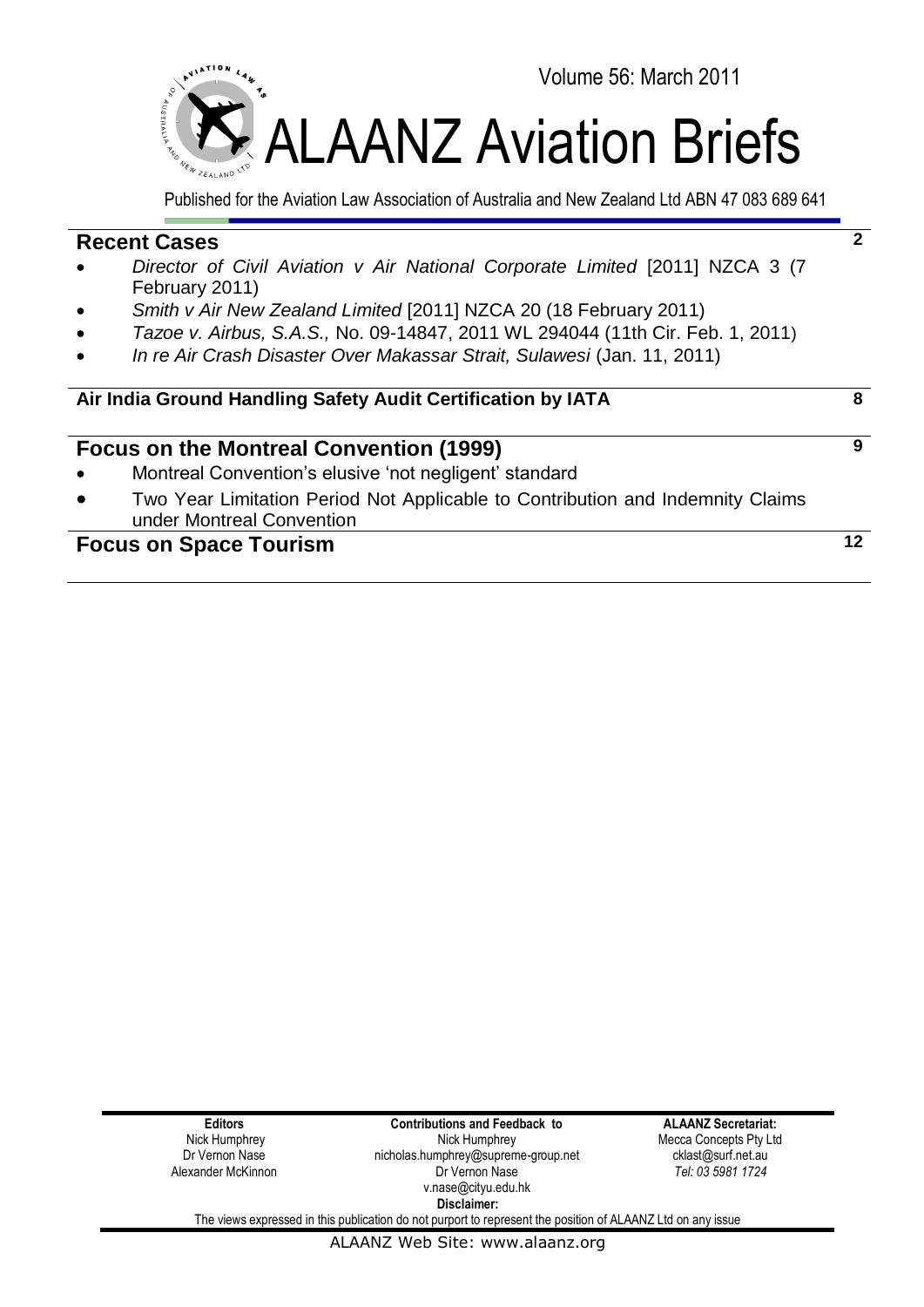# **RECENT CASES**

*Director of Civil Aviation v Air National Corporate Limited* [2011] NZCA 3 (7 February 2011)

This case involved an appeal by the Director of Civil Aviation (NZ) against a High Court order staying the Director"s decision to suspend the air operator's license of Air National Corporate Limited ["Air National"].

The decision to suspend Air National"s operator"s license had been taken under section 17 of the *Civil Aviation Act 1990*.

## **Factual background**

The Director"s decision arose out of a management audit of Air National on 26<sup>th</sup> January 2011. The audit revealed the following matters|:

- (a) Falsification of training records in that they indicated that simulator training for two pilots in relation to the Westwind II aircraft had been on certain routes when other routes were used;
- (b) A flight examiner who did not meet requirements of the relevant civil aviation rules had checked Air National"s training manager for competency on the Jetstream J32 aircraft;
- (c) An Air National pilot had operated an aircraft without possessing an airport identity card which was "an important element of the aviation security system".

In making his decision to suspend the license the Director pointed to the elevated risk profile of Air National "because of the number of serious findings by the CAA over recent years"

noting that "there was little evidence to indicate a systematic and proactive approach by Air National to reduce risk". The Director also noted what he saw as "a lack of resource investment" and "a negative safety culture" and that the certificate holder bore responsibility for the actions of the individual responsible for the falsification of documents. The Director concluded "that continued operations pose[d] [an] unacceptable risk to aviation safety".

In its statement of claim Air National had argued for judicial review of proceedings alleging that the Director"s decision was invalid because he had:

- (a) failed to take account of relevant matters;
- (b) breached procedural fairness by failing to give Air National an adequate opportunity to address the concerns raised by CAA officials; and,
- (c) had made an irrational or unreasonable decision.

## **The Court of Appeal"s Contemplations**

In its judgment the Court of Appeal consisting of Arnold, Ellen France and Harrison JJ considered (a) the approach to be adopted under section 8 of the *Judicature Amendment Act* 1972 ("JAA"), (b) the relevance of Air National"s appeal, (c) the likely impact of the suspension on Air National, and (d) the strength of Air National"s case against the Director.

At ¶30 of its judgment the Court accepted that the High Court had jurisdiction under sections 4(1) and 8 of the JAA to make interim orders.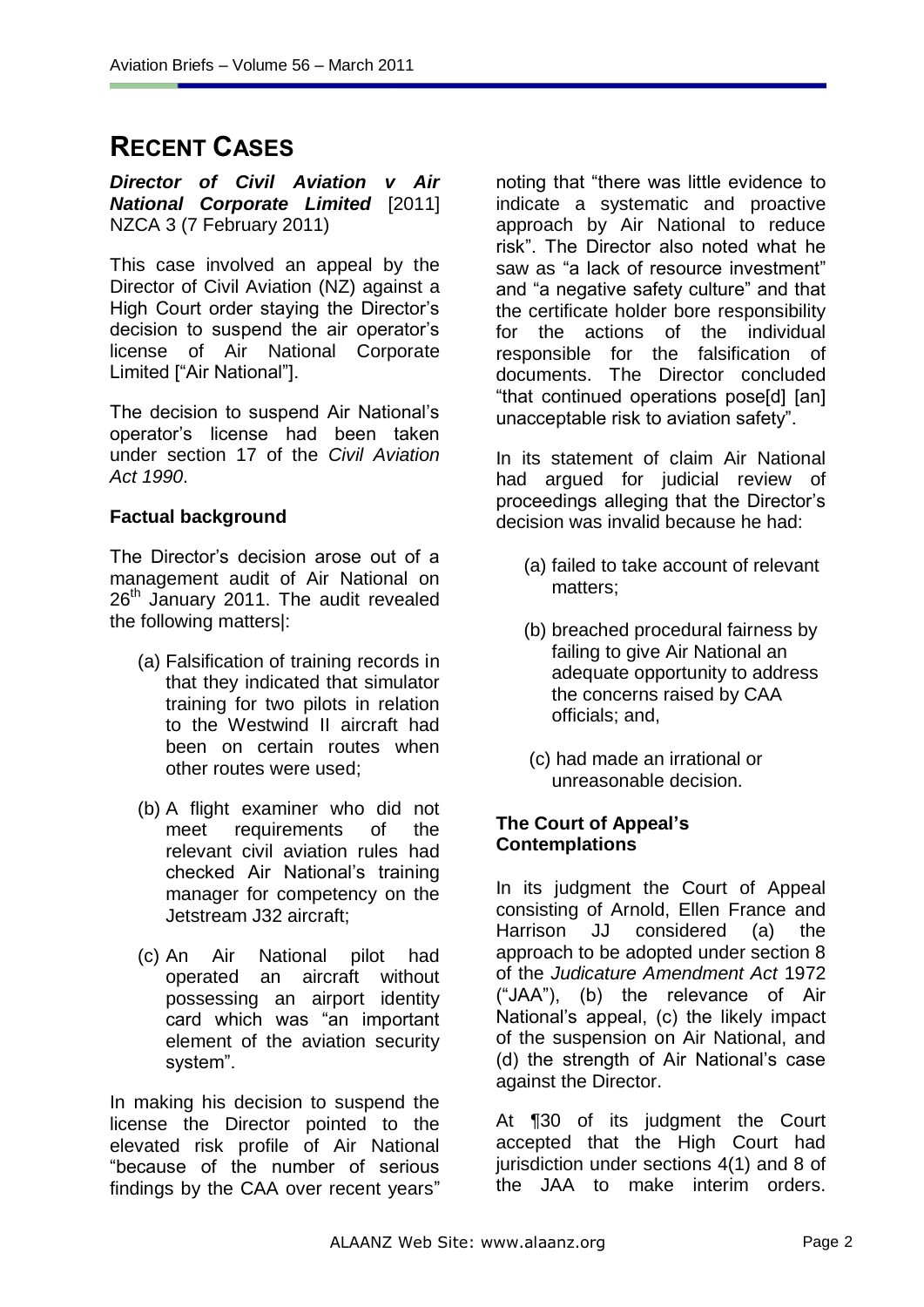However, they emphasized that "courts do need to be cautious in this context" as "too ready a resort to s8 runs the risk of … creating an incentive for appellants to launch judicial proceedings simply to access the High Court"s s8 jurisdiction".

In reaching its decision the Court noted the broad discretion given to the Director by section 17 of the Civil Aviation Act and again emphasized the need to respect the Director"s assessment, especially "given his expertise and responsibilities under the Act". The Court paid particular attention to the wording of sections 15A (Power of Director to investigate holder of aviation document) and 17 (Power of Director to amend or revoke aviation document), emphasizing that they contained a "necessary in the interests of safety" test. The court at ¶36 (i) acknowledged that the Director could base his decision on the existence of "reasonable doubt" stating that "if the Director has reasonable doubt he may act to suspend the aviation document and (ii) argued that this concept assisted in understanding the scope of the "necessary in the interests of safety" test.

# **Application and Decision**

Turning to the facts the Court observed that the Director (i) regarded the preparation of the erroneous training reports as a serious matter and (ii) saw the misrepresentations as a breach of trust, and (iii) noted the high risk profile of the operation as a result of past findings of infractions.

The Court observed that section 17 "allowed [the Director] to take a precautionary or risk averse approach" in the interests of safety.

As a consequence of its contemplations the Court concluded that the Director was justified in his decision and that Air National had not demonstrated a strong case that the decision to suspend was not open to him or that it was irrational. Hence the Court ruled in favour of the Appellant in finding that the interim order under section 8 should not have been granted.

#### *Eds.*

*Smith v Air New Zealand Limited*  [2011] NZCA 20 (18 February 2011)

Valerie Smith, the appellant in the proceedings before the New Zealand Court of Appeal, suffers from a condition known as Ehlers Danlos Syndrome ("EDS"). This condition limits the expansion of her chest and the ability of her breathing muscles to move air into and out of her lungs. Smith has required oxygen when flying since 1997. Air New Zealand supplies oxygen on international flights but charges at the rate of US\$75 per sector. Smith's complaint related to an international flight to Melbourne in 1999.

## **Procedural background**

Smith's claim was under the Human Rights Act 1993 ("the Act") and heard by the Human Rights Review Tribunal. The Tribunal found in her favour in concluding that Air New Zealand had discriminated against her on the basis of disability when it required her to organize and pay for the oxygen supplied to her on domestic flights and in charging her for the oxygen supplied on international flights. The Tribunal concluded that Air New Zealand had breached section 44 of the Act in treating her less favourably than others in providing a service because of her disability. However, they also found that such prima facie unlawful discrimination was within the exception provided by s52 of the Act. Under s52 there is not a breach if the service is provided on more onerous terms where the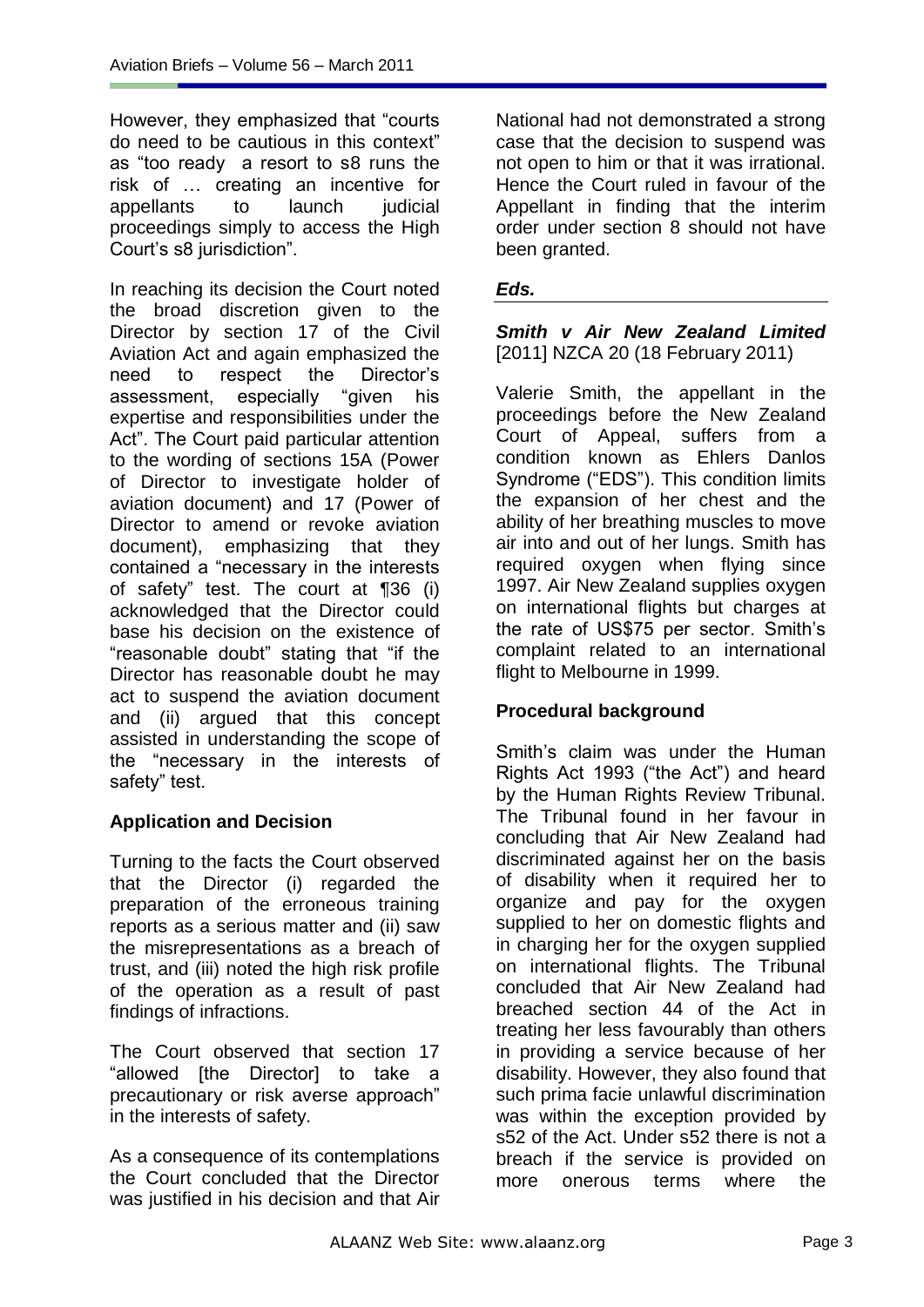disability requires the services to be provided in a special way and the provider "cannot reasonably be expected" to provide the service "without requiring more onerous terms"[s52(b)(ii)].

Subsequently the High Court allowed Air New Zealand"s cross-appeal against the decision that it breached s44. As a consequence the court ruled that Air New Zealand had not discriminated against Smith.

In its analysis the Court examined a number of cases from other jurisdictions including *Eaton v Brant County Board of Educators* (Supreme Court of Canada) ([1997] 1 SCR 241) and *Waters v Public Transport Corp*. ([1991] 173 CLR 349 [HCA]) where Brennan J counseled against asking anti-discrimination legislation to "carry a traffic it was not designed to bear".

## **Decision**

After a thorough examination of arguments, instruments and cases the Court of Appeal agreed with the Tribunal"s conclusion that the charge imposed by Air New Zealand for the provision of supplementary oxygen for international travel was reasonable. The Court considered it unreasonable that Air New Zealand be expected to provide oxygen without a charge. While the Court concluded that there was a prima facie breach of s44, it felt that Air New Zealand"s approach was not unlawful because it fell within s52.

*Eds.*

#### **U.S. Litigation Arising Out of the TAM Linhas Aéreas Flight 3054 Accident: Another Significant** *Forum Non Conveniens* **Setback for Plaintiffs in Federal Court**

The decision by the U.S. Court of Appeals for the Eleventh Circuit in *Tazoe v. Airbus, S.A.S.*, No. 09-14847, 2011 WL 294044 (11th Cir. Feb. 1, 2011) arose from the TAM Linhas Aéreas Flight 3054 accident on July 17, 2007. Flight 3054 was a scheduled flight from Porto Alegre to São Paulo, Brazil. The accident occurred when the Airbus A320 aircraft overran the runway upon landing and crashed into a warehouse and fueling station, resulting in the death of all 187 passengers and crew on board the aircraft, as well as twelve (12) individuals on the ground. The decedents were all citizens or residents of Brazil with the exception of one U.S. citizen who resided in Florida.

The aircraft had an inoperative thrust reverser on the number two engine at the time of the accident. TAM was aware of this issue, but concluded that the aircraft could safely be flown if its pilots followed specific landing procedures. Prior to the accident, TAM had successfully operated approximately 40 flights without incident with the inoperative thrust reverser. The accident was alleged to have occurred because the flight crew did not follow the correct landing procedure.

Following the accident, the plaintiffs commenced approximately 80 lawsuits in the U.S. District Court for the Southern District of Florida seeking wrongful death damages. The plaintiffs named TAM, Airbus, Pegasus Aviation IV, Inc., International Aero Engines and Goodrich Corporation as defendants. Nearly all of these lawsuits were subsequently consolidated by the federal district court. TAM settled with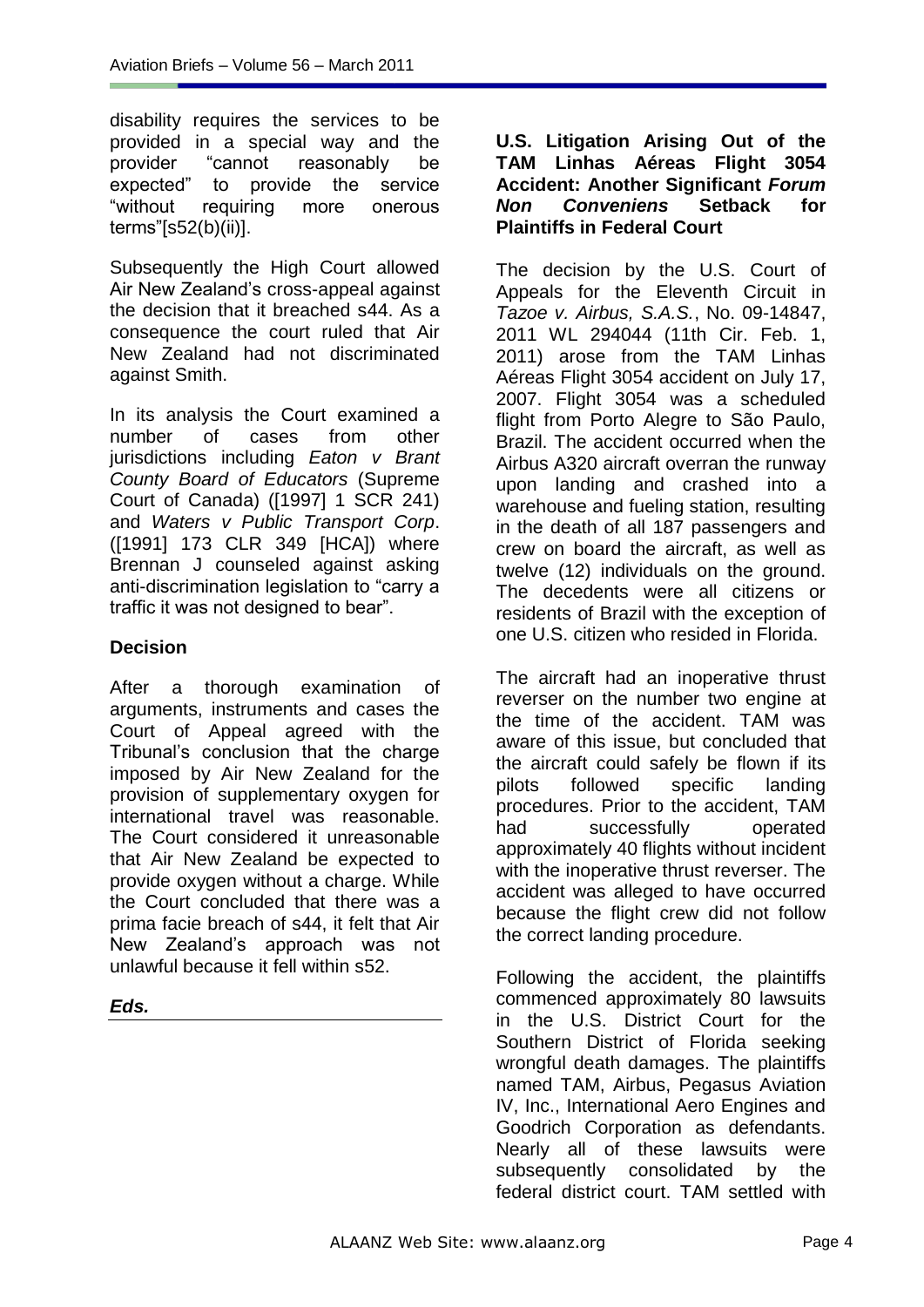"almost all" of the plaintiffs. Seventy-six (76) plaintiffs then filed a consolidated lawsuit against the manufacturers. The manufacturing defendants subsequently moved to dismiss the litigation based on the doctrine of *forum non conveniens* ("FNC") in favor of litigation in Brazil. The district court granted the FNC motion.

The Eleventh Circuit affirmed the FNC dismissal of all of the Brazilian and U.S. citizen decedents" actions with the exception of a single complaint filed by Anna Finzsch on behalf of a single Brazilian decedent, which was reversed based on a procedural technicality. The Finzsch action, which had been commenced after the filing of the defendants" FNC motion, was dismissed before the Finzsch complaint had been served on the defendants. The Eleventh Circuit reversed the dismissal of the Finzsch complaint because it generally is disfavored for a court to dismiss a lawsuit on its own initiative without affording plaintiff either notice or an opportunity to be heard. In so finding, the Eleventh Circuit noted that it is "dubious" that the Finzsch complaint will survive a renewed FNC motion.

This decision contains several significant findings. First, the FNC dismissal included not only the actions commenced on behalf of the Brazilian decedents, but also the action on behalf of the U.S. decedent. The Eleventh Circuit stated that "[a] district court must find positive evidence of unusually extreme circumstances, and should be thoroughly convinced that material injustice is manifest before exercising any such discretion as may exist to deny a United States citizen access to the courts of this country." The Eleventh Circuit concluded that the district court did not abuse its discretion in finding that the defendants" inability to compel non-party witnesses or the production of documents from those witnesses, or the inability to implead potentially liable non- parties if the litigation remained in the U.S. far outweighed the "somewhat more deference" applied to the action because the decedent was a U.S. citizen. The defendants had listed "dozens" of Brazilian non-party witnesses that they intended to call in support of their defense, but the witnesses were outside the subpoena power of the U.S. court. The plaintiffs argued that the defendants" "laundry list" of potential witnesses was evidence of defensive forum shopping. The Eleventh Circuit was not persuaded. It noted that the defendants might "reasonably call" eyewitnesses to the accident, government employees in charge of airport safety, TAM employees, accident investigators and other witnesses in their defense. The defendants also had represented that they intended to implead two potentially liable Brazilian entities, but could not do so if the litigation remained in the U.S. The plaintiffs argued that the defendants could seek contribution from the Brazilian entities in a separate proceeding in Brazil after trial in the U.S. if the defendants were found liable. Although the Eleventh Circuit recognized that the defendants could institute an action in Brazil for contribution against the Brazilian entities after a U.S. trial, it stated that their defense in the U.S. litigation would be less persuasive "when aimed at a set of empty chairs" and, as a result, if a U.S. jury were inclined to place blame at the defense table, the defendants present in the U.S. litigation would bear the brunt of any damage award.

Second, the Eleventh Circuit was not persuaded by the plaintiffs" attempts to divert the court"s focus by arguing that their "theories of liability against the [United States] and French defendants have very little to do with Brazil." The Eleventh Circuit stated that its analysis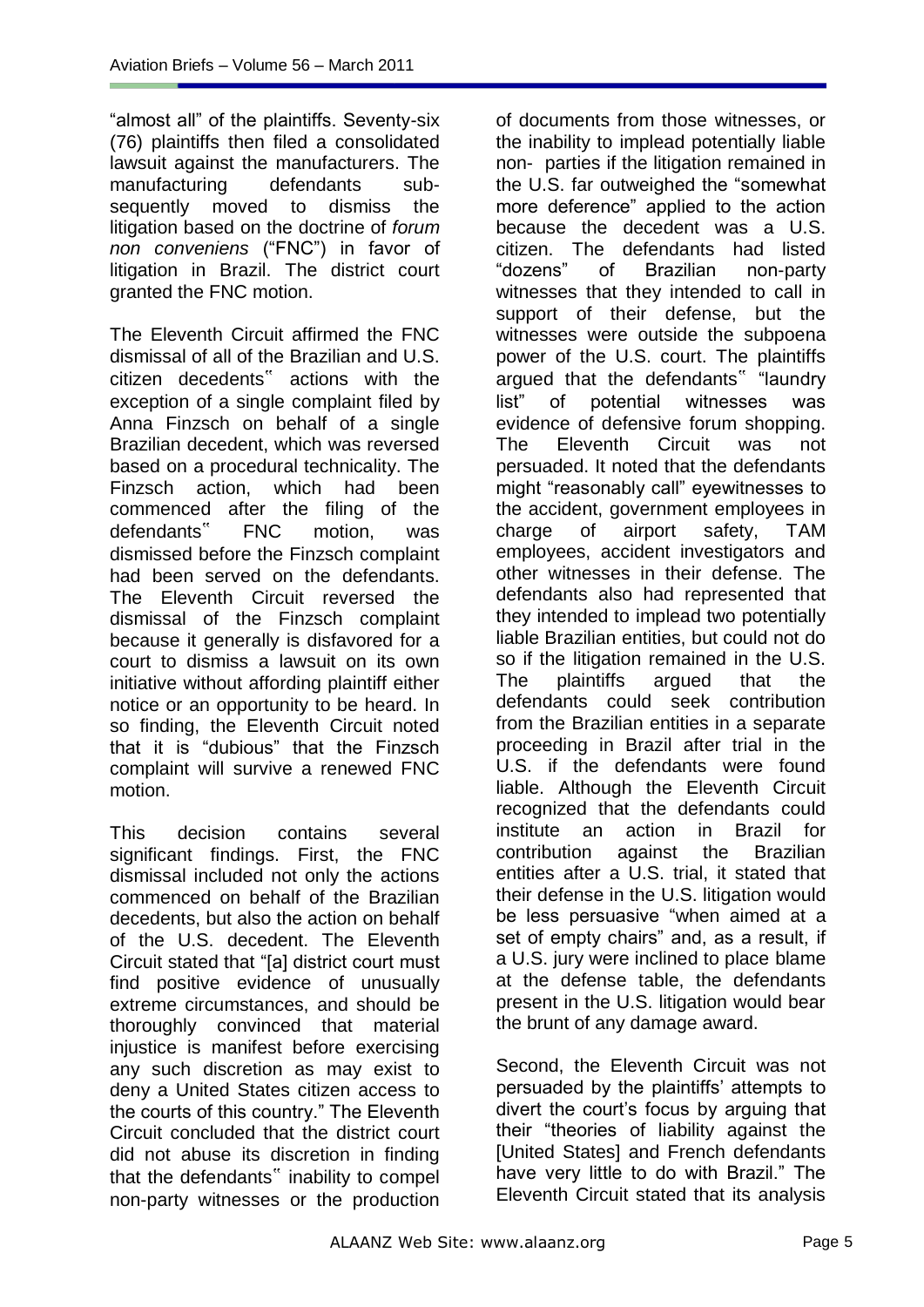must contemplate not just the plaintiffs" theories of liability, but also the defendants" defenses (*i.e.*, the evidence necessary to disprove each element of the plaintiffs" causes of action). It found that the district court reasonably concluded that "[a] significant part of the defense is likely to revolve around the location of the airport and the particular runway which was overrun, as well as the length and condition of that runway."

Third, the Eleventh Circuit rejected the plaintiffs" argument that the U.S. had a greater interest in "regulating and deterring defective products," finding that potential liability arising from at least ten (10) prior runway incursions by Airbus aircraft with an inoperative thrust reverser diluted the deterrent value. Further, because the accident occurred in a foreign country and involved many foreign decedents, the local interest in the accident was greater than that of the U.S. The Eleventh Circuit also noted that cases tried in Brazil also would have a deterrent value because the defendants could be found liable in that forum.

# *Condon & Forsyth LLP*

This article originally appeared in the Condon & Forsyth LLP"s Client Bulletin of February 2011 and was reproduced by the kind permission of Roderick D. Margo.

If you have any questions relating to this article please direct them to Christopher R. Christensen, Esq. cchristensen@condonlaw.com Jonathan E. DeMay, Esq. jdemay@condonlaw.com Marissa N. Lefland, Esq. mlefland@condonlaw.com

#### *In re Air Crash Disaster Over Makassar Strait, Sulawesi* **(Jan. 11, 2011)**

## **Factual Background**

Adam SkyConnection Airlines ("Adam Air") Flight DHI 574, between Java and Sulawesi, disappeared on January 1, 2007 over the Makassar Strait with the loss of life of all 102 persons onboard. Wreckage was located in waters off the coast of Sulawesi some 9 days after the flight disappeared.

The subsequent Indonesian investigation concluded that the pilots experienced "anomalies" with the Inertial Reference System ("IRS") during the flight. While the pilots were troubleshooting these anomalies, the plane's autopilot disengaged and the plane banked to the right and down. The pilots realized too late the need for correction as their attention was distracted by the problem with the IRS. They had stopped flying the plane.

In addition to pilot error, the report also cited Adam Air's inadequate pilot training and maintenance as contributing causes of the accident.

Subsequent to the accident Adam Air provided compensation to crash victims" heirs in exchange for signed releases of liability. Some 42 decedents signed such releases. Adam Air was not a party to this action.

Thirty-four representatives of the estates of fifty-two of the decedents brought consolidated claims for strict products liability, negligence, and negligent entrustment. Significantly, none of the decedents were U.S. citizens or residents, or their representatives. Defendants include several U.S. corporations and subsidiaries: Boeing, the plane's manufacturer; World Star Aviation Services, Inc. ("World Star"), the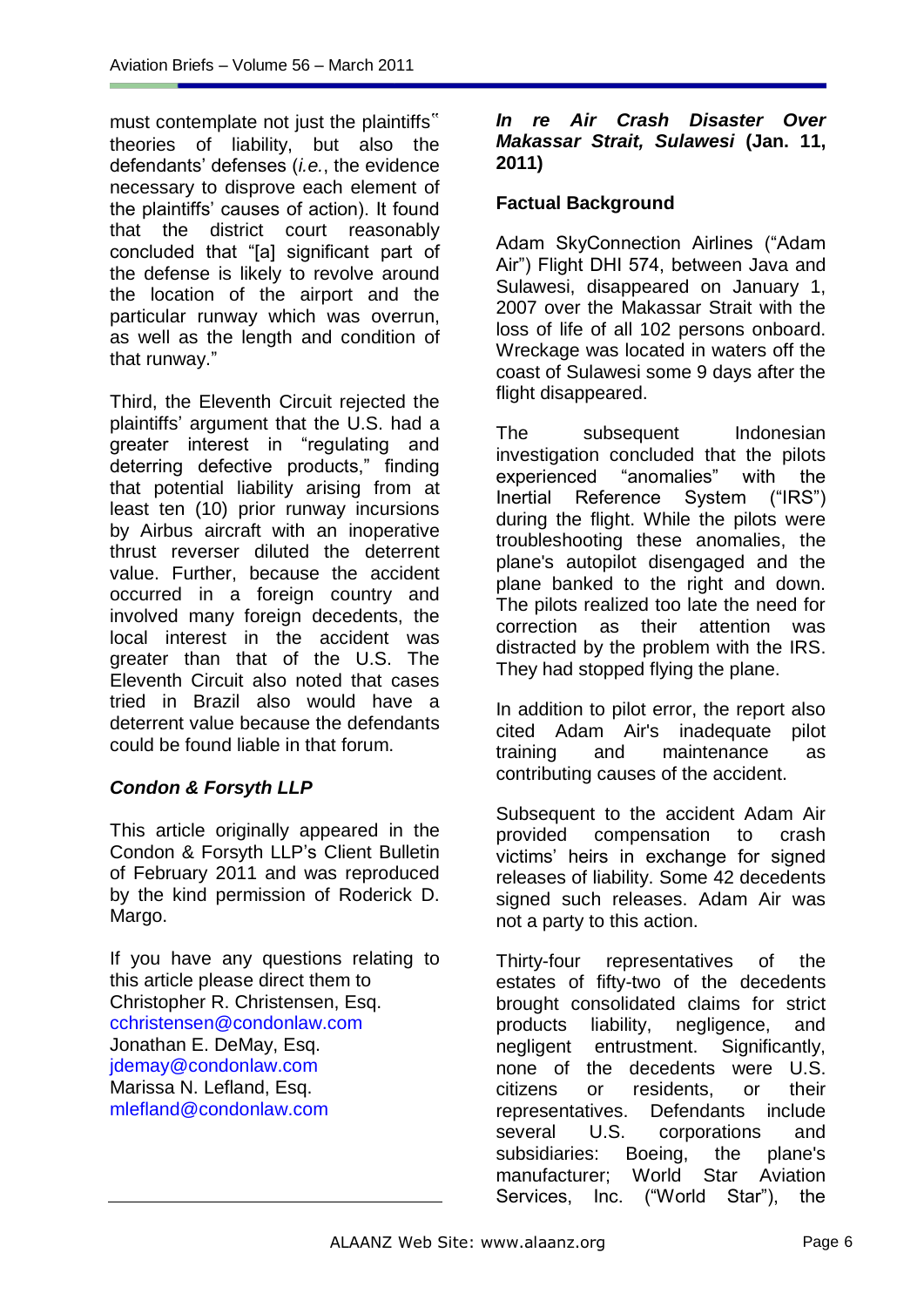company allegedly in charge of the plane's maintenance; Triton Aviation Ltd. ("Triton"), a subsidiary of co-Defendant Triton Aviation Business Services Holdings, LLC and an alleged owner and lessor of the plane; Wells Fargo Bank Northwest, N.A. ("Wells Fargo Bank"), a subsidiary of co-Defendant Wells Fargo & Company and an alleged owner and lessor of the plane; and Honeywell International, Inc. ("Honeywell"), the manufacturer of the plane's IRS.

## **Arguments**

Predictably, the Defendants brought a motion to dismiss on the grounds of *forum non conveniens*.

The Defendants argued that (i) much of the essential evidence in the case was in Indonesia; (ii) their defences and the Plaintiff"s own pleadings implicated Adam Air in improperly operating and maintaining the plane; (iii) all but two of over 105 beneficiaries were located in Indonesia; (iv) the executed liability releases were dispositive of the Plaintiff"s claims against them; and (v) Adam Air and the other potential witnesses were located in Indonesia beyond the compulsory process of the Court. Consequently, the Defendant"s contended that Indonesia had a far greater interest in the litigation than this forum had and that Indonesia was the *more convenient forum*.

The Plaintiffs in responding argued that:

- (i) Indonesia was an inadequate alternative forum due to its allegedly corrupt judicial system;
- (ii) crucial evidence about the design and manufacture of the downed plane was in the U.S.;
- (iii) the U.S. had at least as great an interest in the litigation as Indonesia, because "the plane,

its engine, its Inertial Reference System [IRS], and its other parts were manufactured in the U.S."

## **District Court"s Analysis**

The Court described its process of analysis as involving "weighing private and public interests in the litigation in determining whether the alternative forum is more convenient". The Court stated that it could consider the following private interest factors:

- (i) the relative ease of access to sources of proof;
- (ii) the availability of compulsory process for attendance of unwilling, and the cost of obtaining attendance of willing, witnesses;
- (iii) the possibility of view of premises, if view would be appropriate to the action; and,
- (iv)all other practical problems that would make trial of the case easy, expeditious and inexpensive.

The Court also considered the following public interest factors:

- (i) administrative difficulties stemming from court congestion;
- (ii) the local interest in having localized disputes decided at home;
- (iii) the interest in having the trial of a diversity case in a forum that is at home with the law that must govern the action;
- (iv)the avoidance of unnecessary problems in conflicts of laws or in the application of foreign law; and,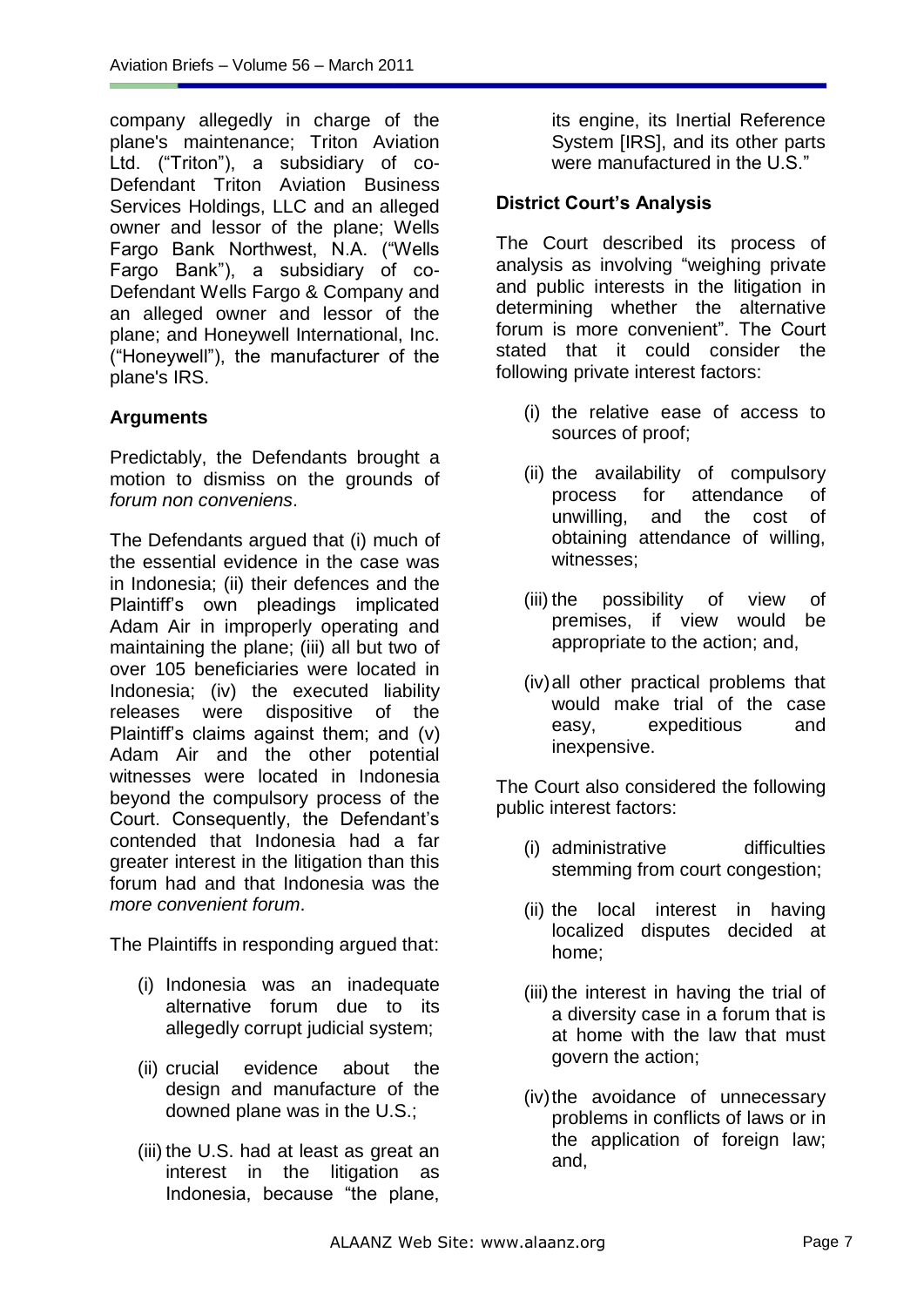(v) the unfairness of burdening citizens in an unrelated forum with jury duty.

## **Decision and Reasoning**

The Court concluded that, in this case, dismissal on the grounds of *forum non conveniens* was appropriate, that it was "an available and adequate alternative forum for the litigation".

First, it was concluded that Indonesia was an available and adequate forum to which the defendants' consented.

Second, the plaintiffs did not contest the Defendants' argument, supported by an expert affidavit, that the Plaintiffs would have a remedy for their claims under Indonesian law.

Third, the Court rejected the evidence, mainly newspaper articles, alleging corruption of the Indonesian judicial system as providing an adequate level of proof. The Court cited the case of *[Stroitelstvo,](http://au.westlaw.com/Find/Default.wl?rs=WLIN1.0&vr=2.0&DB=506&FindType=Y&ReferencePositionType=S&SerialNum=2020710710&ReferencePosition=421) [589 F.3d at 421](http://au.westlaw.com/Find/Default.wl?rs=WLIN1.0&vr=2.0&DB=506&FindType=Y&ReferencePositionType=S&SerialNum=2020710710&ReferencePosition=421)* where the Seventh Circuit held that "generalized, anecdotal complaints of corruption are not enough for a federal court to declare that a [European Union] nation's legal system is so corrupt that it can't serve as an adequate forum."

Having established that the threshold requirement of the existence of an alternative forum was met, the Court turned to whether the private and public interests in this litigation made the Indonesian forum more convenient.

First, they concluded that the private interest factors weighed heavily in favour of the Indonesian forum.

Citing *Clerides*, 534 F. 3d at 628, the Court felt that "the relative ease of access to sources of proof" and the "availability of compulsory process for attendance of unwilling, and the cost of obtaining attendance of willing,

witnesses" made the Indonesian forum far more convenient.

The Court also attached significance to the fact that those in possession of much of the proof, specifically Adam Air and the Indonesian government, were located in Indonesia and had not agreed to produce evidence in the litigation in the U.S. One of the "other practical problems" was that the Court lacked personal jurisdiction over the company.

Further, the public interest factors tipped "decidedly in favour of the Indonesian forum." In the words of the Court:

Specifically, the greater interest of the citizens of Indonesia in this litigation and the unfairness of burdening the relatively disinterested citizens of this forum with jury duty support dismissal.

Additionally, the Plaintiffs had conceded that if the case were heard in the U.S. Indonesian law would have to be applied. The Court felt that doing so would not be *preferable*.

In conclusion, the Defendants" Motion was granted and the case dismissed on the grounds of *forum non conveniens*.

#### *Eds.*

## *Air India Ground Handling Achieves Safety Audit Certification*

(March 2011)

Air India has become the first airline in India providing ground services in India to clear the IATA Operational Safety Audit for Ground Operations (ISAGO).

This followed an extensive audit that included examination of the airlines headquarters organization and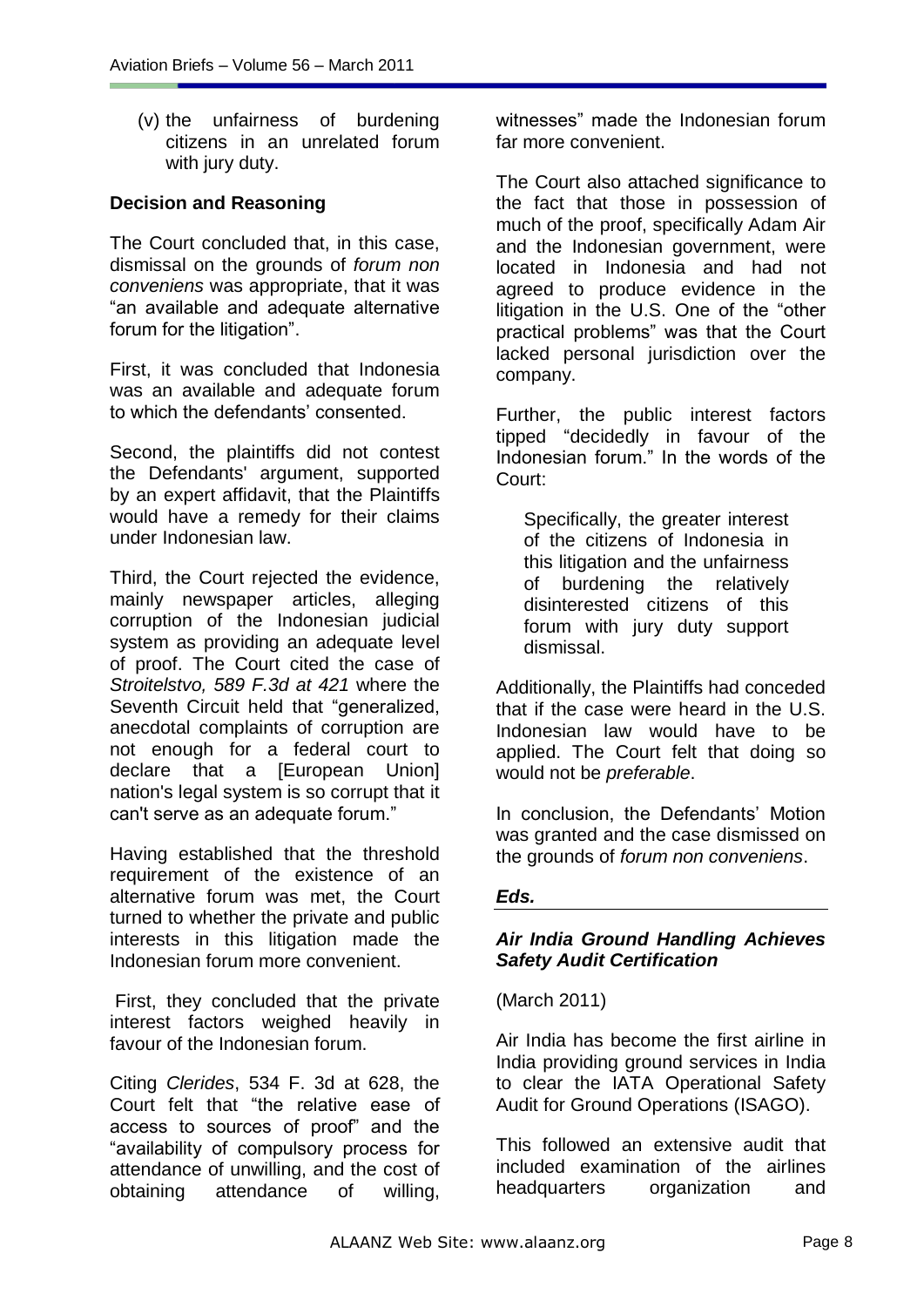management systems and their management systems at various airports. These locations were assessed in areas such as passenger and baggage handling, load control, aircraft handling and loading, aircraft ground movement, cargo and mail handling.

## *Eds.*

## **FOCUS ON MONTREAL CONVENTION**

## **Montreal Convention"s elusive "not negligent" standard**

Under the old Warsaw Convention, the requirement for an injured passenger to break through the liability cap involved establishing, on the part of the air carrier, "willful misconduct" (unamended convention) or an act done with "intent to cause damage or recklessly and with knowledge that damage would probably result" (Hague Protocol version). However, the Montreal Convention (1999) changed the both the burden of proof, now on the carrier, with a requirement of the carrier to defend the liability cap by establishing that he/she was "not negligent" (Article 21(2)(a)).

One of the issues in the Australian context was how a court would interpret negligence in this context. Would its analysis focus on the Civil Liability Acts" redefinition of negligence or would the court paint with a very broad brush alluding to a very general concept of what negligence is.

On this issue practitioners have been a little like the refugees depicted in the movie *Casablanca* who, in the words of the narrator, were "waiting and waiting and waiting" for cases to clarify. One U.S. case on the issue was *Wright v American Airlines* (2010 U.S. Dist. LEXIS 10516).

The facts of the case were that shortly after takeoff, and while the "fasten seat belt" light was still illuminated, a passenger got out of his seat and attempted to retrieve baggage from the overhead compartment. The bag containing the passenger"s laptop computer fell from the overhead compartment and struck the plaintiff on the head, causing him immediate and severe pain in his head, neck, and upper back. Eventually the plaintiff spent time in a hospital in Switzerland and subsequently claimed for an amount in excess of the liability limit of 100,000 SDR.

The plaintiff alleged that his injuries resulted from the following acts of American Airlines:

- a. Failing to take necessary precautions to anticipate the situation that caused the hazardous condition onboard Flight 322 that resulted in plaintiff's injury;
- b. Failing to avoid the hazardous condition the caused plaintiff's accident onboard Flight 322 that resulted in plaintiff's injury;
- c. Failing to adequately train and/or supervise its agents, servants, and employees in the proper security protocol and customer relations and violated their own rules, guidelines, and policies;
- d. Failing to control all the embarked passengers and ensure that they adhered to Federal Aviation Regulations by remaining seated during the critical take-off phase of the flight.

In *Wright* the Court was not persuaded that the carrier"s negligence was involved in the injury to the plaintiff. The court noted that, in the context of a summary judgment application, that a party is entitled to summary judgment on all or any part of a claim as to which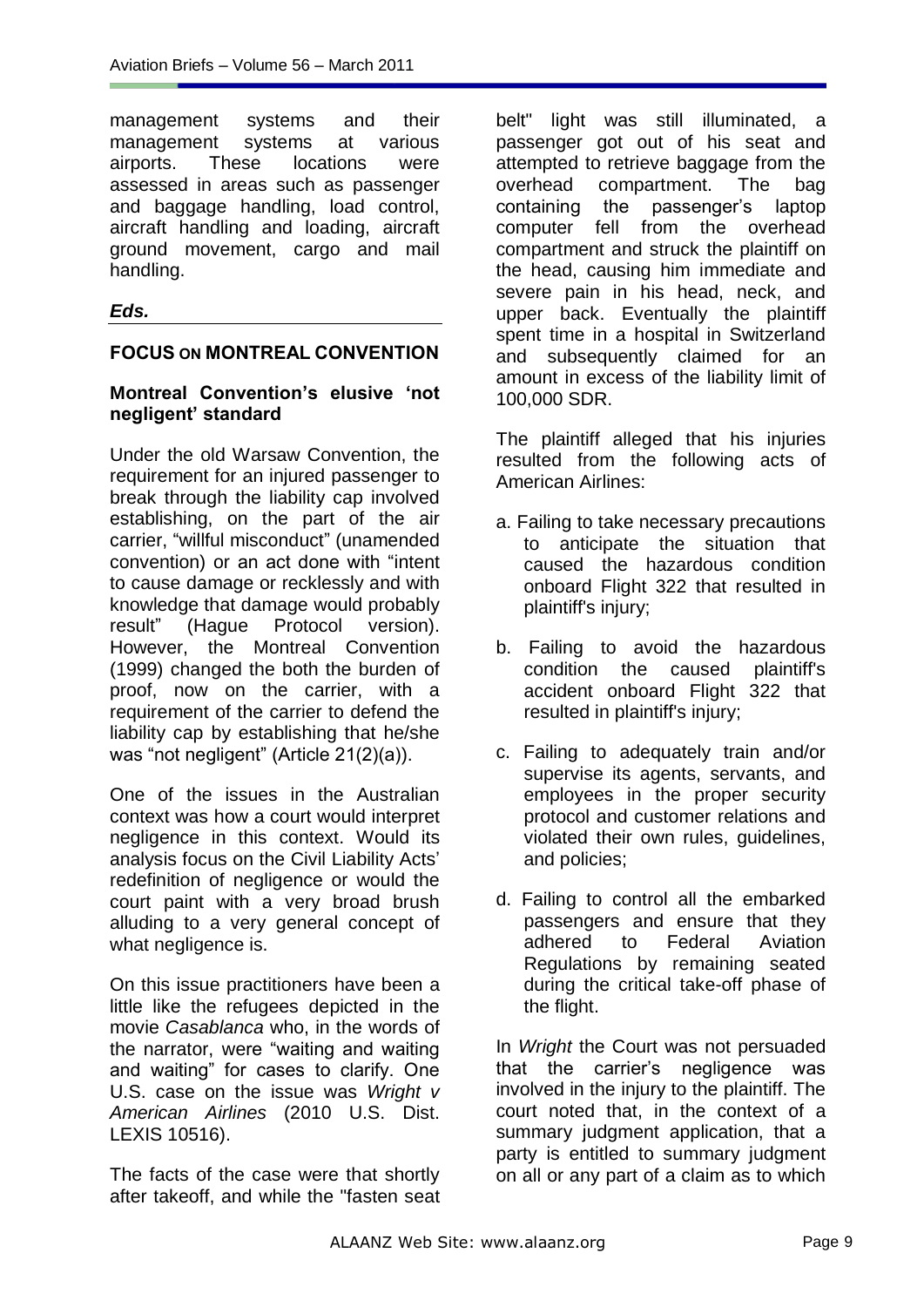there is no genuine issue of material fact involved.

Despite the plaintiff"s contentions they felt this was the case because American had "adduced evidence sufficient to prove that plaintiff's injuries were not caused by any negligence, omission, or other wrongful act on its part or on the part of its flight crew". This was because the crew made all of the standard pre-flight safety announcements including warning passengers to be careful in opening overhead bins. Further, the passenger who retrieved his laptop computer from the bin had risen while the aircraft was still ascending and "before the point when the flight attendants typically unbuckle themselves and begin performing their in-flight duties". Additionally, it was not possible for the nearest flight attendant to see this happening because her line of sight was obstructed by the wall of the aircraft lavatory.

Wright"s case throws little light on the interpretation of the 'not negligent' standard under the Montreal Convention. What we need is an Australian case on the standard, but until then we must be patient, and "wait and wait" like the refugees in *Casablanca*.

#### *Eds.*

#### **Two Year Limitation Period Not Applicable to Contribution and Indemnity Claims under Montreal Convention**

In a decision that could have farreaching implications for the air freight industry, the Ninth Circuit Court of Appeals recently held in *Chubb Insurance Company of Europe, S.A. v. Menlo Worldwide Forwarding, Inc.*, F. 3d, 2011 WL 451953 (9th Cir., Feb. 10, 2011) that the two year limitation period contained in Article 35 of the Montreal Convention does not apply to suits seeking indemnity and contribution, thus permitting those actions to be commenced after the expiration of the two year limitation period under the Montreal Convention.

The facts in *Chubb* are fairly straightforward: in November 2004, an engineering company in New Zealand shipped a turbine engine from New Zealand to the United States, utilizing a freight forwarder which, in turn, contracted with Qantas to perform the actual carriage of the engine to its destination in Los Angeles. When the engine arrived in a damaged condition in Los Angeles on November 19, 2004, the owner of the engine filed a claim with its insurer, the plaintiff Chubb, which eventually settled the case and commenced a subrogation against the freight forwarder"s successor, UPS. Chubb argued that UPS was liable for the damage to the engine under the Montreal Convention and the parties eventually reached a settlement under which UPS paid Chubb \$80,000. On September 18, 2007, nearly ten months after the two year limitation period under Article 35 of the Montreal Convention had expired, UPS filed a third-party Complaint against Qantas seeking indemnification and contribution for all or part of the \$80,000 settlement it had paid to Chubb.

Following established precedent in cases from both New York and California, the District Court in California dismissed the lawsuit on the grounds that it was time-barred under Article 35 of the Montreal Convention since UPS' claims against Qantas had not been brought within two years of the date of the damaged engine's arrival in Los Angeles. This principle of law is well established in four Federal and State Court cases in both New York and California. However, the Ninth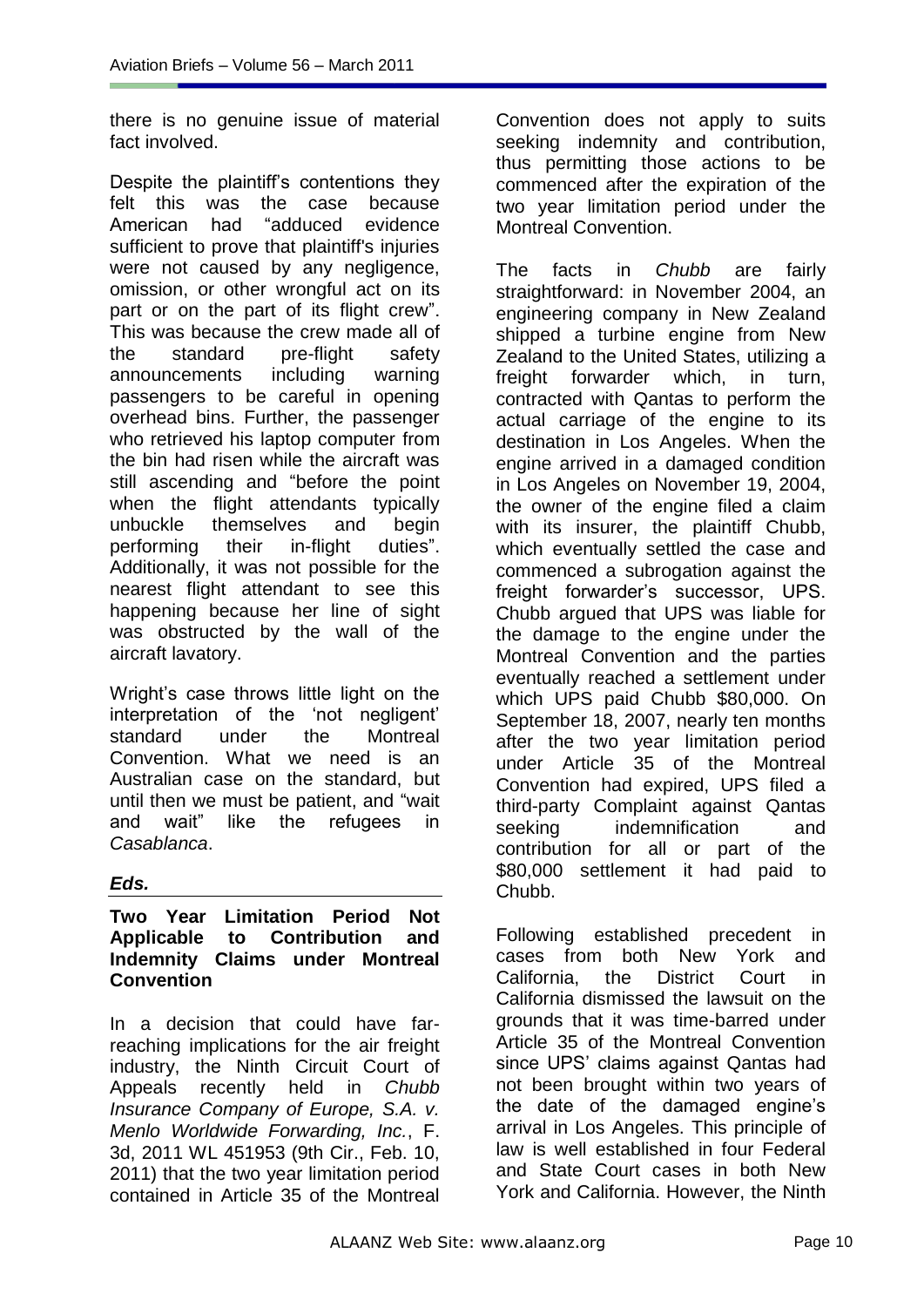Circuit found those cases to be "unpersuasive" and instead was guided by an Ontario Supreme Court case ruling that Article 29 of the Warsaw Convention (the predecessor to Article 35 of the Montreal Convention) did not apply to suits brought by one carrier against another.

Article 35 of the Montreal Convention provides that "The right to damages shall be extinguished if an action is not brought within a period of two years reckoned from the date of arrival at the destination . . ." The Ninth Circuit ruled that Article 35 extinguishes only a single right, the "right to damages". The Court agreed that Chubb"s action against UPS asserted such a right to damages, but went on to hold that UPS" third party claim against Qantas did not constitute a "right to damages" since UPS was not seeking compensation for the damage sustained to the engine; rather, UPS, as the contracting carrier with the shipper, was seeking indemnification and contribution from Qantas, the actual carrier of the goods, for such compensation as UPS has paid to the shipper"s insurance company.

The Court concluded that while the Montreal Convention does not create a cause of action for indemnification or contribution among carriers, it does not preclude such actions as may be available under local law. Article 37, entitled "Right of recourse against thirdparties", provides nothing in the Montreal Convention shall prejudice the question whether a person liable for damage in accordance with its provisions has a right of recourse against any other person. The Court interpreted the right of recourse under Article 37 as referring to local law causes of action for indemnification, contribution, apportionment and set-off. Accordingly, the Ninth Circuit concluded that because an action between carriers for indemnification or contribution is premised on the right of recourse, rather than the right of damages, Article 35"s two year time bar did not apply and, instead, the timing of such an action of recourse was governed by local law.

The Court further went on to note that Article 35 only mandates that the right of damages shall be extinguished if an action is not brought within the period of two years. The Court noted, somewhat sophistically, that Article 35 did not require that "all actions" related to a particular event must be brought within two years. Accordingly, it found that "the plain language of the Montreal Convention makes clear that actions for indemnification and contribution are not subject to Article 35"s two-year statute of limitations."

Simply put, the *Chubb* decision is a poorly reasoned decision which will have a grossly unfair impact on the airline industry. In short, it is a bonanza for air freight forwarders and their insurers. No longer can an airline be certain that it will not be subject to a claim for damages once the two year limitation period under Article 35 of the Montreal Convention has expired. A carrier must now be aware that there is a distinct possibility that litigation may be commenced against them many years after the transportation of the consignment has concluded. For example, a right of contribution or indemnity generally does not arise until a wrongdoer has paid the judgment against it. Depending on the local law, the wrongdoer may have as long as six years to file an action against the actual carrier who performed the transportation of the goods. Accordingly, the *Chubb* decision, at least for cases in the Ninth Circuit Court of Appeals, which comprises California and some of the western states of the United States, will now require an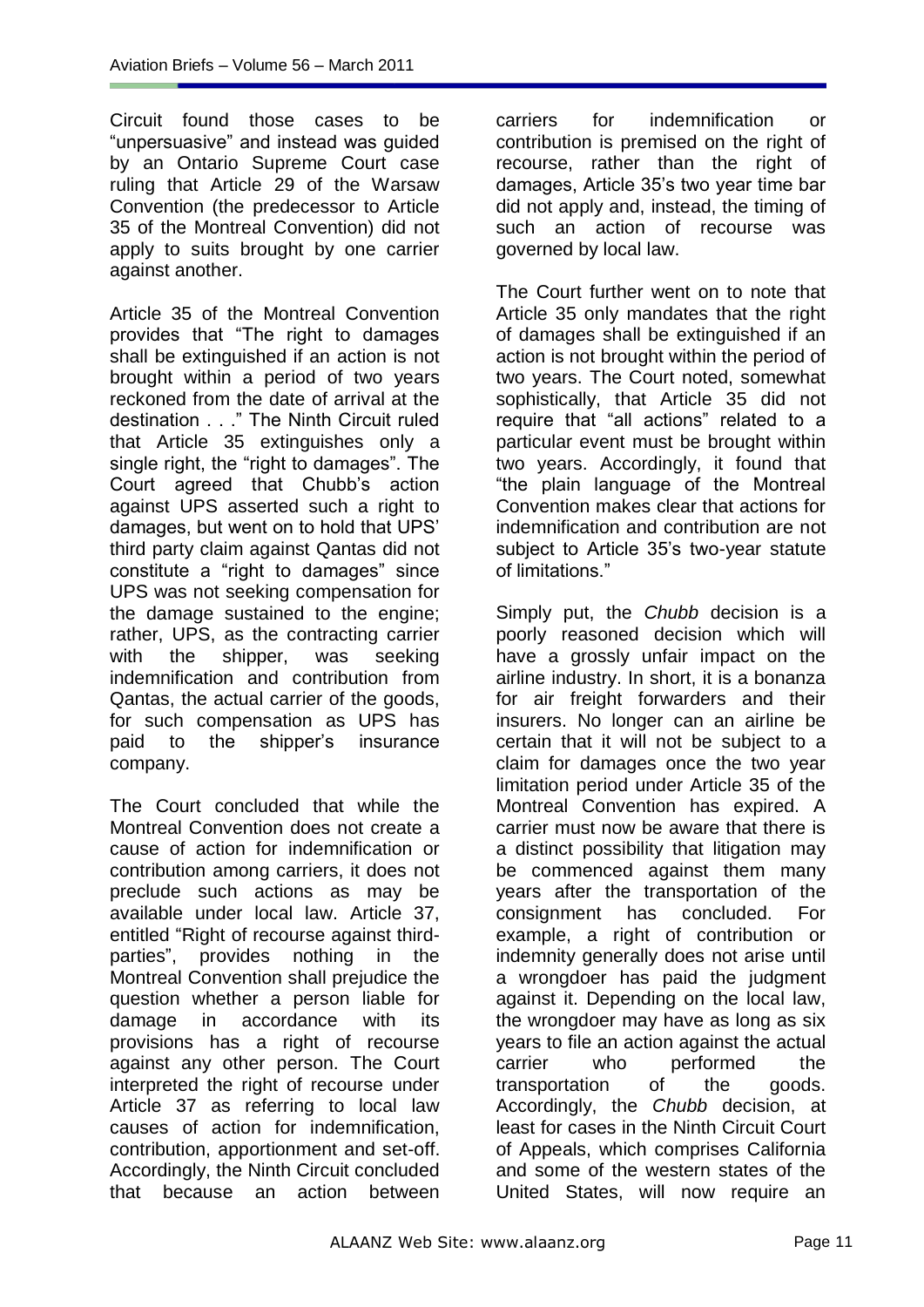airline to maintain its cargo files for many years after the expiration of two years from the date the transportation stopped.

Particularly troublesome is that the Ninth Circuit disregarded four welldecided and well-reasoned decisions, going back more than a quarter of a century, which concluded that the limitation period in the Warsaw Convention, the predecessor to the Montreal Convention, applied as well to third-party actions for indemnity and contribution. The Court instead relied upon a discredited Ontario Supreme Court of Appeals decision which simply held that the Warsaw limitation period did not apply to suits brought by one carrier against the other.

The only possible step left to appeal this judgment further would be for the filing of a petition for writ of certiorari before the United States Supreme Court. Such a petition for writ of certiorari would have to be filed within ninety days from the Court"s decision of February 10, 2011. It does not seem likely, given the amount of money involved, that a certiorari petition will be filed in this case. Assuming that no further review is sought, carriers must be alert in keeping their cargo files open for at least six and possibly ten years following the date of a cargo loss, even if the carrier is not aware of any claim which has been asserted.

## *Condon & Forsyth LLP*

*This article which originally appeared in the Condon & Forsyth LLP Client Bulletin of February 2011 and was reproduced by the kind permission of Roderick D. Margo.*

If you have any questions relating to this article please direct them to Michael J. Holland, Esq., Partner mholland@condonlaw.com

Roderick D. Margo, Partner rmargo@condonlaw.com Scott D. Cunningham, Partner [scunningham@condonlaw.com](mailto:scunningham@condonlaw.com)

## **FOCUS ON SPACE TOURISM**

SpaceShipTwo, the space vehicle designed for Sir Richard Branson"s space tourism venture, Virgin Galactic, is a step closer to its first commercial space flight after a successful series of high altitude test flights in 2010. The company has also entered an agreement to take scientists into space for the purpose of conducting lowgravity experiments. Commercial flights could commence as early as next year. This means that the legal issues confronting suborbital space tourism, considered fanciful not too long ago, are now very real.



*SpaceShipTwo attached to the mothership, White Knight: Virgin Galactic.*

A spaceport is presently under construction in New Mexico, USA where Virgin Galactic will launch operations. The spaceport will double as a training centre for space tourists, of which there are presently "several hundred" signed up to experience space for \$200,000 each. SpaceShipTwo will be ferried to a height of 50,000ft (15km) by a purposebuilt, conventional aircraft: the Virgin MotherShip ("White Knight"). Once released, the ship"s rocket will propel it to a maximum altitude of 110km and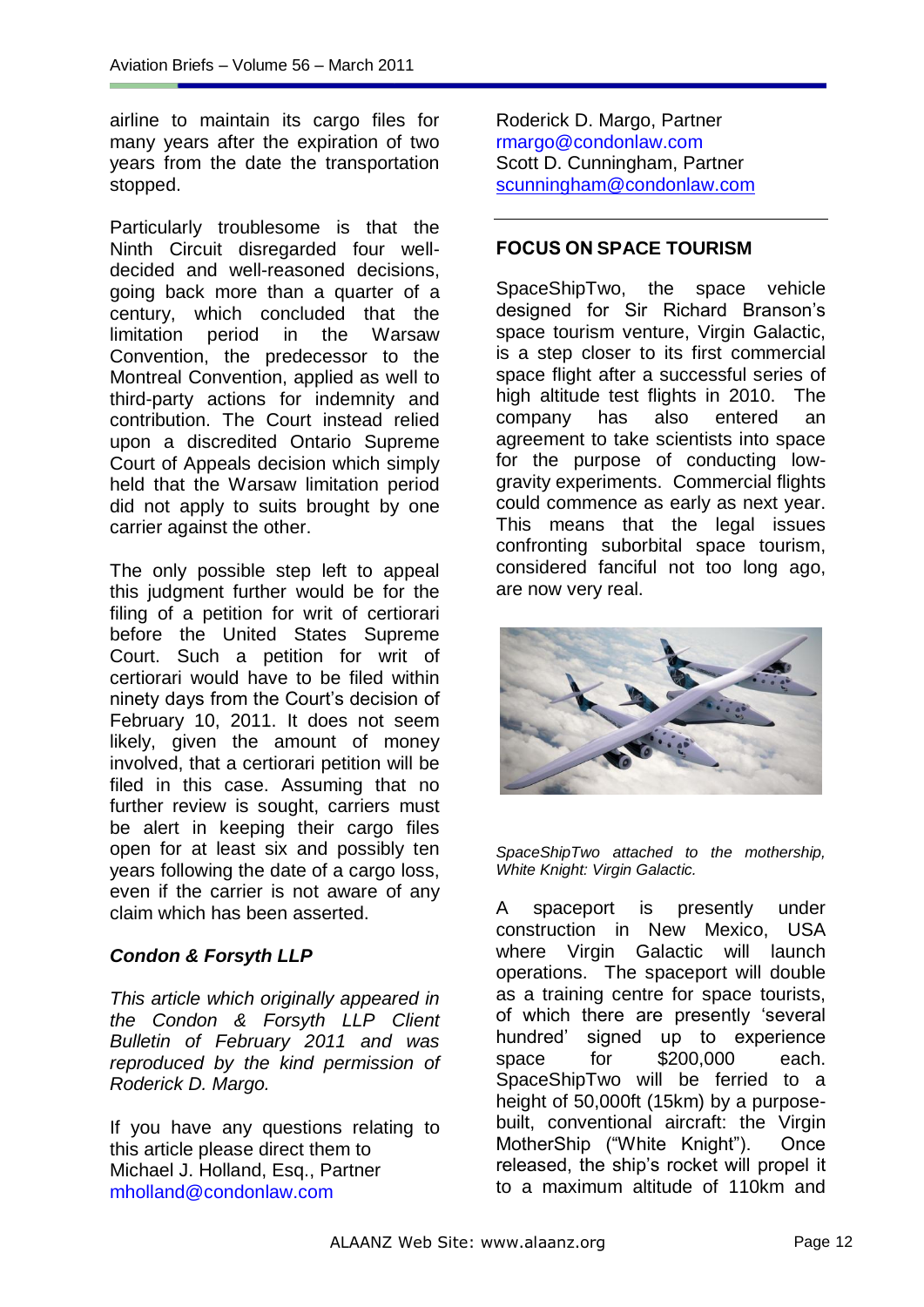passengers will experience weightlessness for a number of minutes before re-entry into the earth"s atmosphere.

Preliminary complications with the law occur in identifying whether SpaceShipTwo will be an aircraft, spacecraft, or both.

## **A "space object"?**

First, it is necessary to characterize the term "suborbital". A suborbital flight is one which reaches an altitude of approximately 100km but does not attain enough speed to remain in orbit ("orbital velocity"). As a comparison, low earth orbit satellites typically orbit the earth at an altitude of 200 to 1500km. This raises a problem: at what altitude does space begin? While there is no international agreement on the delimitation line between air and outer space, there is support in some jurisdictions for demarcation at 100km above mean sea level. This is the approach Australia has adopted (*Space Activities Act 1998*, s 8).

Therefore, as things presently stand, a suborbital space launch from an aircraft will necessarily involve a transition from "air" to "space". It certainly seems clear that space law will be engaged; whether or not the whole journey of the spacecraft module, SpaceShipTwo, should be considered an outer space flight is not so clear.

Some academics contend for a practical approach, that is, apply space law to SpaceShipTwo from the moment it launches from the mother ship to the moment it touches down. But this application is not without difficulties. Article I(b) of the Registration Convention states that "[t]he term "space object" includes component parts of a space object as well as its launch vehicle and parts thereof" (Convention on the Registration of Objects Launched into Outer Space). But the term "space object" is largely undefined.

#### **Consequences – regulation and liability**

The consequences of this important clarification include registration under the Registration Convention which requires a space object to be registered. Article VIII of the Outer Space Treaty (Treaty on Principles Governing the Activities of States in the Exploration and Use of Outer Space, including the Moon and Other Celestial Bodies) provides:

*"A State Party to the Treaty on whose registry an object launched into outer space is carried shall retain jurisdiction and control over such object, and over any personnel thereof, while in outer space or on a celestial body."*

In the US, the Federal Aviation Administration (FAA) issued applicable regulations in 2006 (*Human Space Flight Requirements*, 70 Fed Reg 75643-45). These cover flight crew qualifications and training (both of crew and participants), cabin environment control and life support systems, flight testing, providing information on risks to participants, and security. Additionally, there are licensing requirements for the organisation and each member of the crew and space flight participant must sign a waiver of claims against the FAA and Department of Transport. Whether or not these broad waivers will be enforceable remains to be seen, especially in the event of negligence by the operator.

Passenger and third party liability is critical to operators. An immediate problem with the applicability of the Montreal Convention is that it refers to the *international* carriage of persons by aircraft (Convention for the Unification of Certain Rules for International